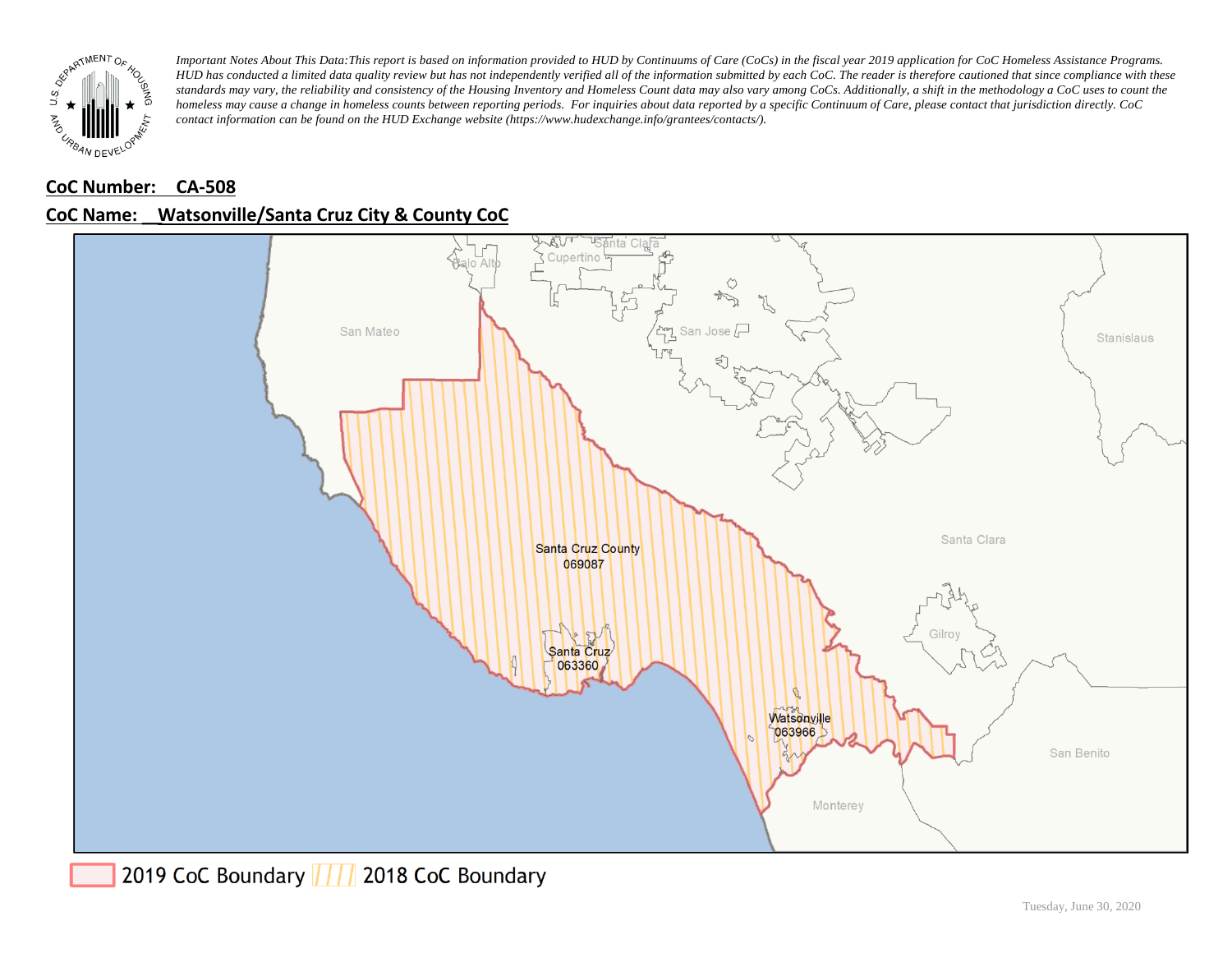

#### **CoC Number: CA-508**

### **CoC Name: \_\_ Watsonville/Santa Cruz City & County CoC**

**2019 Awards by Component and Renewal Type** 

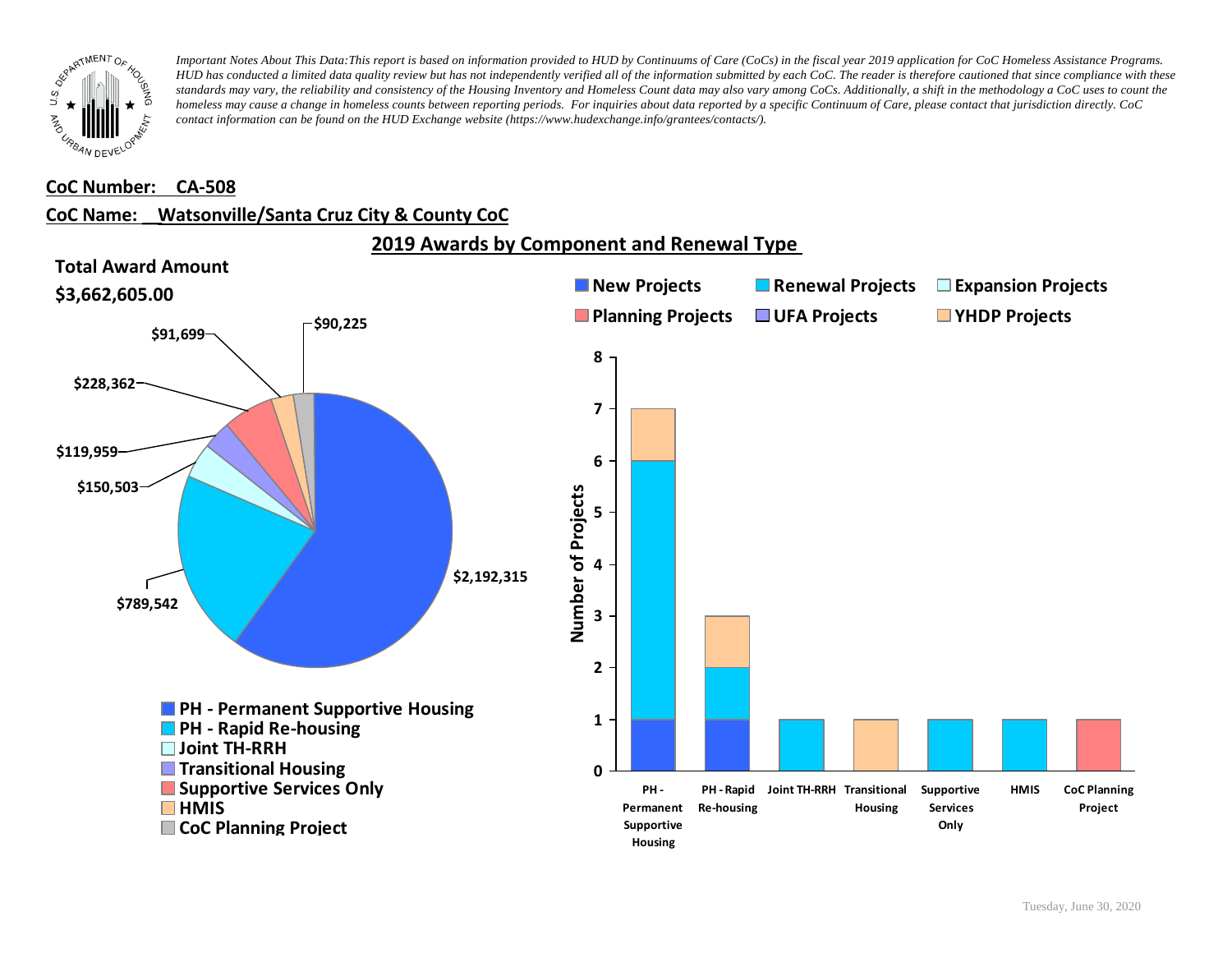

#### **CoC Number: CA-508**

### **CoC Name: \_\_ Watsonville/Santa Cruz City & County CoC**



## **2019 Housing Inventory Summarized by Target Population and Bed Type**

<sup>1</sup> Adult & Child Beds refer to beds for households with one adult (age 18 or older) and at least one child (under the age of 18).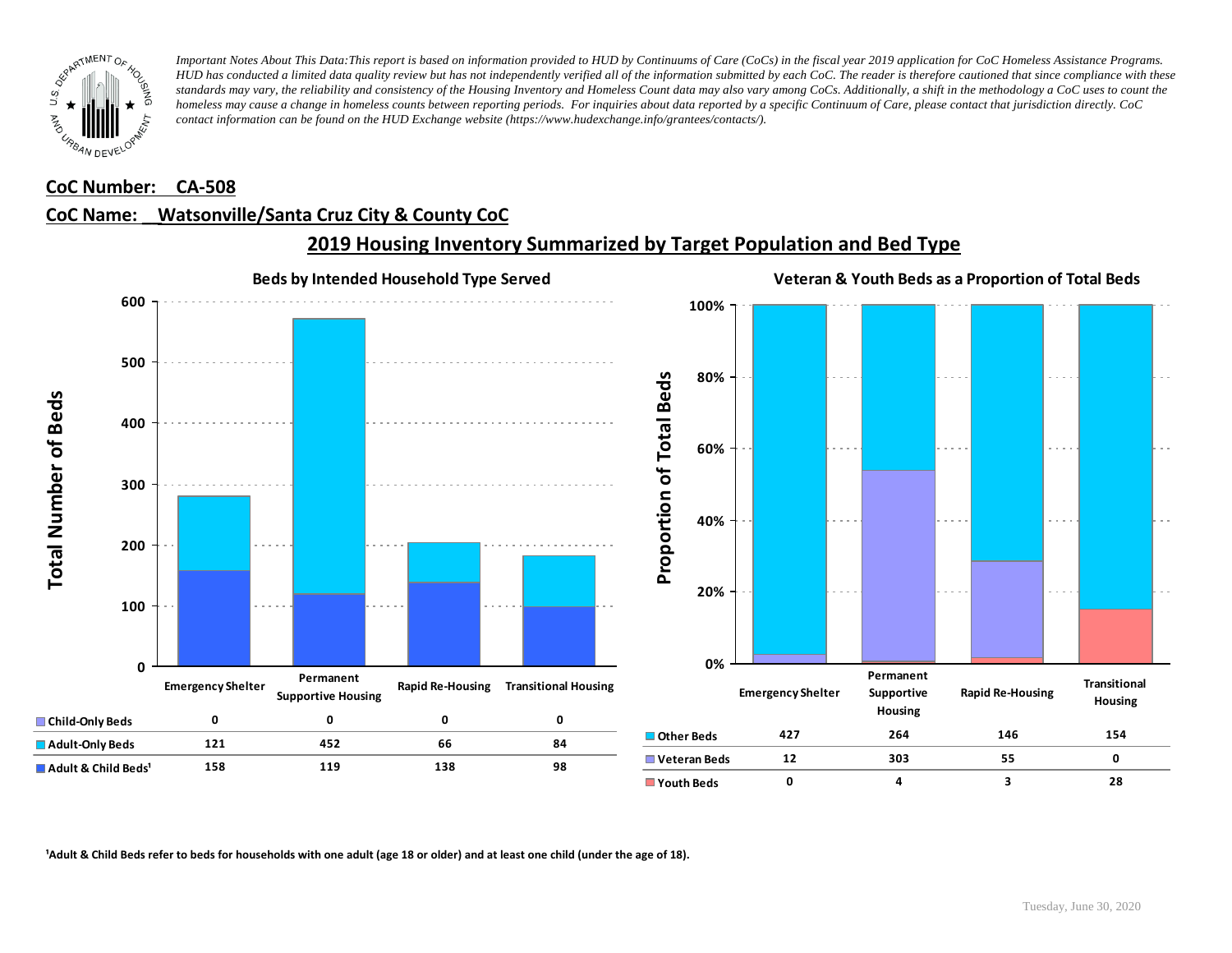

#### **CoC Number: CA-508**

### **CoC Name: \_\_ Watsonville/Santa Cruz City & County CoC**

## **2019 Point in Time Count Summarized by Household Type**



\* Safe Haven programs are included in the Transitional Housing category.

¹This category includes single adults, adult couples with no children, and groups of adults. ²This category includes households with one adult and at least one child under age 18.

³This category includes persons under age 18, including children in one-child households, adolescent parents and their children, adolescent siblings, or other household configurations composed only of children.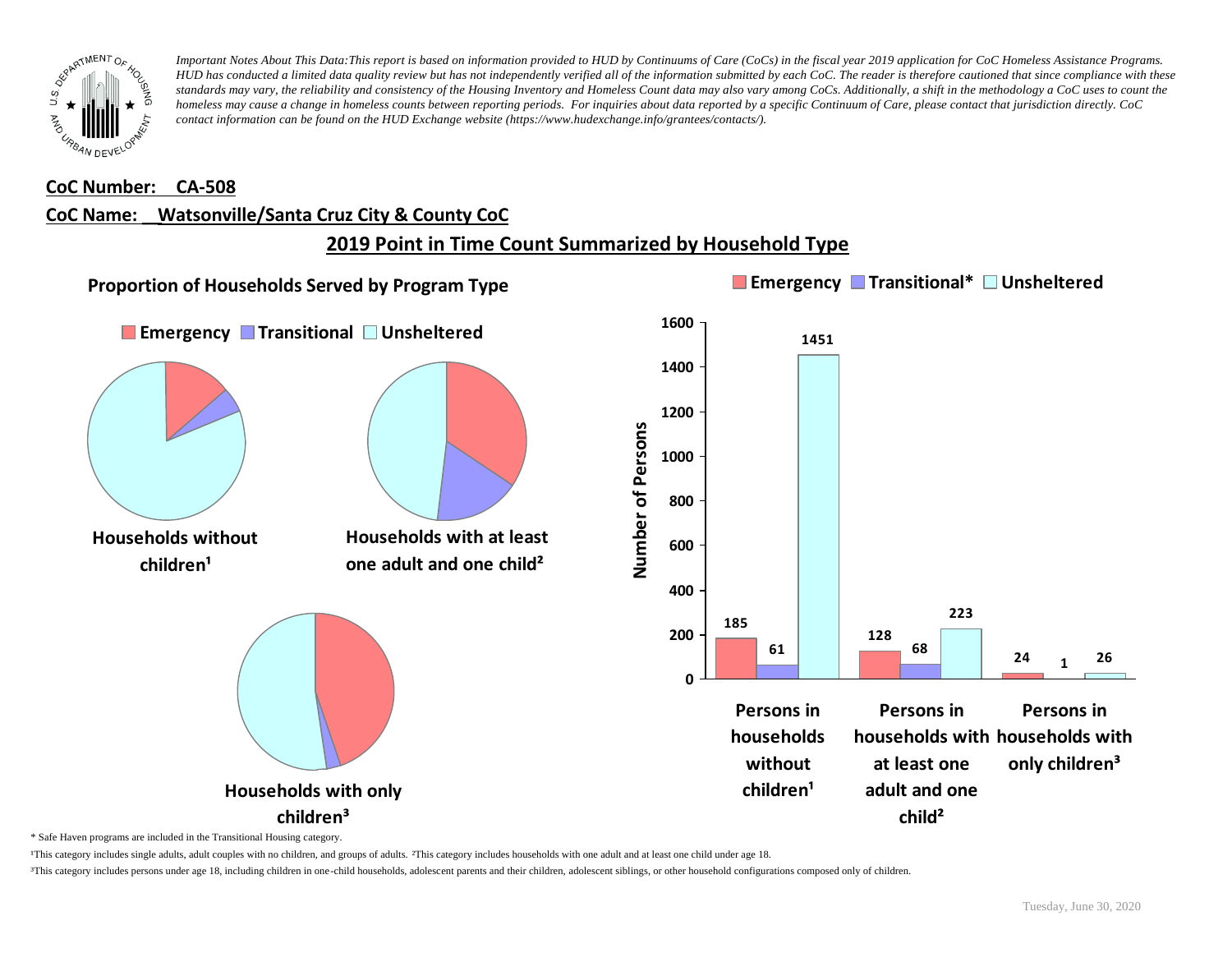

## **CoC Number: CA-508 CoC Name: \_\_ Watsonville/Santa Cruz City & County CoC**



**2019 Point-In-Time Count Proportion of Persons in each Age Group by Household Type**

\* Safe Haven programs are included in the Transitional Housing category.

¹This category includes single adults, adult couples with no children, and groups of adults. ²This category includes households with one adult and at least one child under age 18.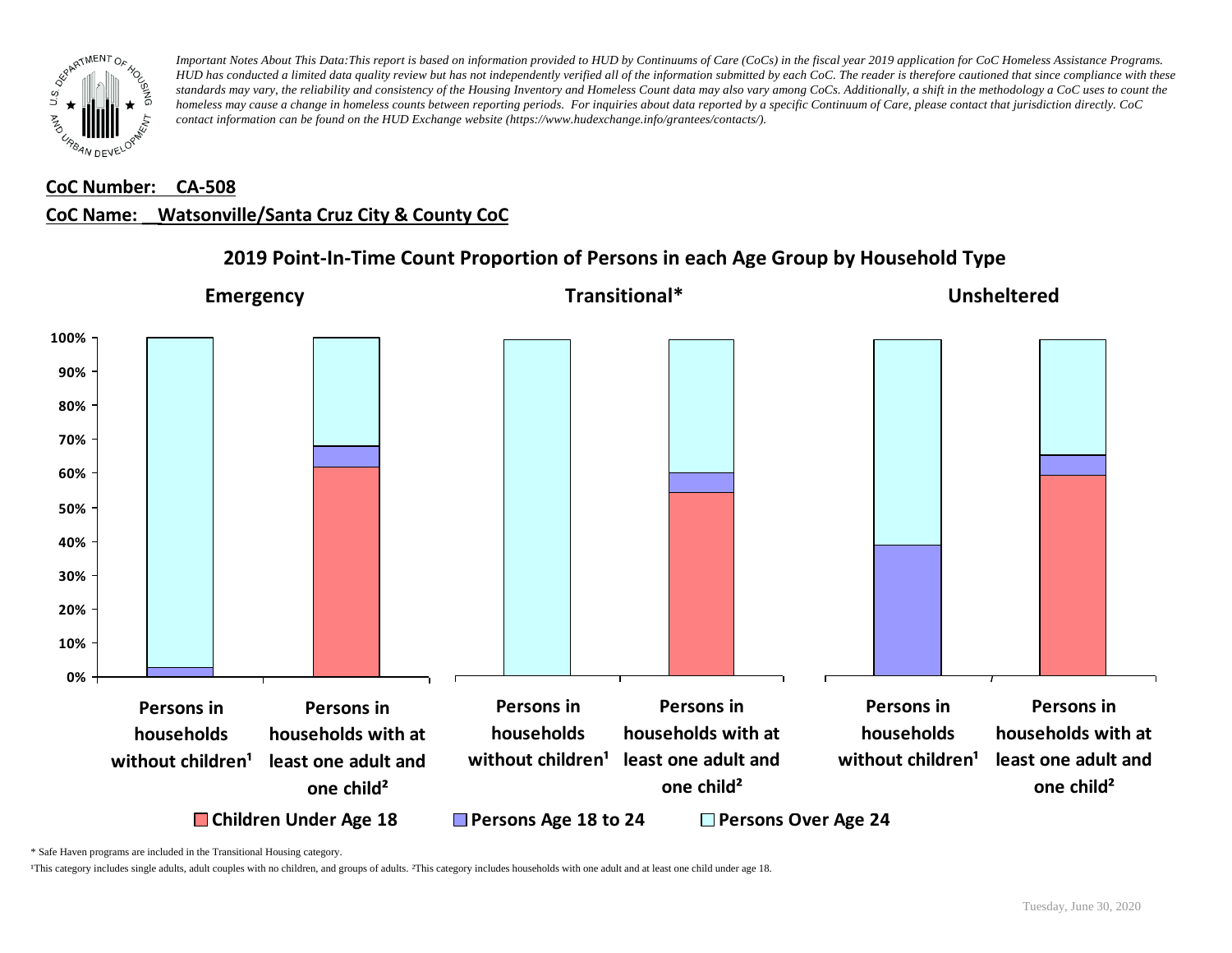

#### **CoC Number: CA-508**

### **CoC Name: \_\_ Watsonville/Santa Cruz City & County CoC**



\* Safe Haven programs are included in the Transitional Housing category.

¹This category includes single adults, adult couples with no children, and groups of adults. ²This category includes households with one adult and at least one child under age 18.

³This category includes persons under age 18, including children in one -child households, adolescent parents and their children, adolescent siblings, or other household configurations composed only of children.